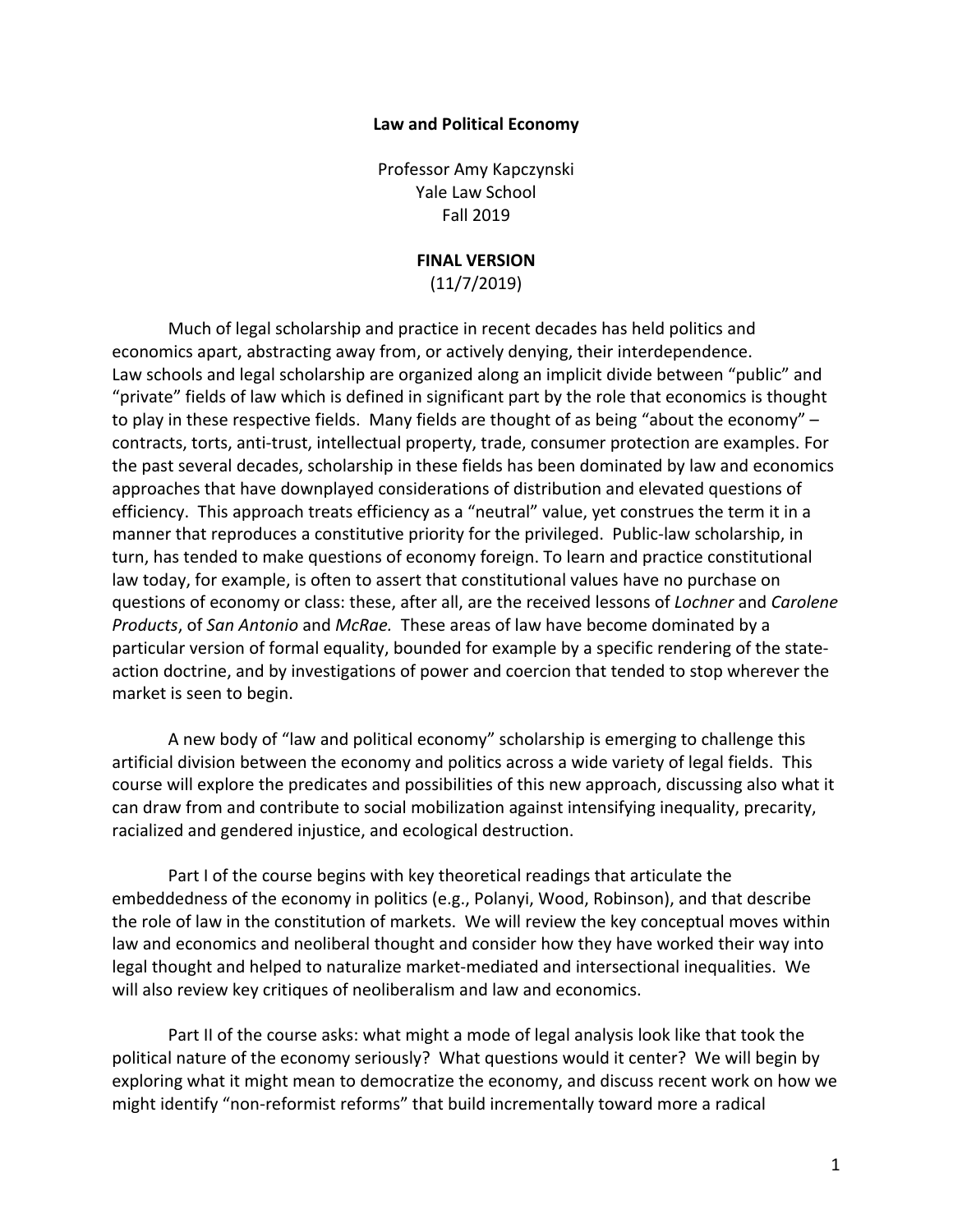democracy. We will then explore a range of legal topics that are central to the effort to construct a more democratic and egalitarian society, and ask what a political economy approach might help us understand or achieve in each realm. We will focus on five topics that are central to intellectual, political, and movement-based efforts to make our legal and social order more just, equal, democratic, and sustainable: healthcare; basic income / work guarantees; reparations; the carceral state and abolition; a renewed constitutional political economy; and trade and global capitalism. The topic of the final class will be determined by seminar participants.

## **Dates and Logistics**

We will meet in Baker Hall, Room 116.

Please read the syllabus carefully, and be on the lookout for new iterations. Readings may change and classes may be rescheduled, but I'll always give you as much advance notice as I can.

Readings are either linked on the syllabus below, or available on Canvas. There is one book that you should purchase: Karl Polanyi, *The Great Transformation*, Beacon Press 2001 edition. I did not order them at the bookstore, but copies should be available at good bookstores (how many are there left?), and used copies are available online for \$8 as of this writing. I have also put a few copies on reserve in the library, and it is available as an ebook via the Yale Library.

#### **Requirements**

The main course expectations are close reading and generous and collaborative class participation. Class time will be a mixture of didactic presentation, group discussion, and smallgroup breakout sessions. Reading can be heavy in certain weeks, and you'll need time to reflect upon it to bring your own insights to our conversation. I suggest leaving ample time – more than the night before – for course reading.

This is the most important thing about our class sessions – seriously, read this several times: You are joining one another as colleagues in a joint learning community, and you are expected to support one another in that endeavor. We will aim for a conversation in which everyone is engaged and able to contribute, so that we are able to benefits from the insights, experiences, and voices of everyone in the class. It is not easy to make space for disagreement and uncertainty. It is important both that you have the courage to take risks in conversation, and that you strive to be a generous interlocutor. Presume that others' views are being offered in good faith even if they are views with which you disagree.

## **Paper Option**

The course offers two ungraded credits. Students seeking graded credits may add a third credit, and complete a seminar paper by the end of exam period. The paper option must be elected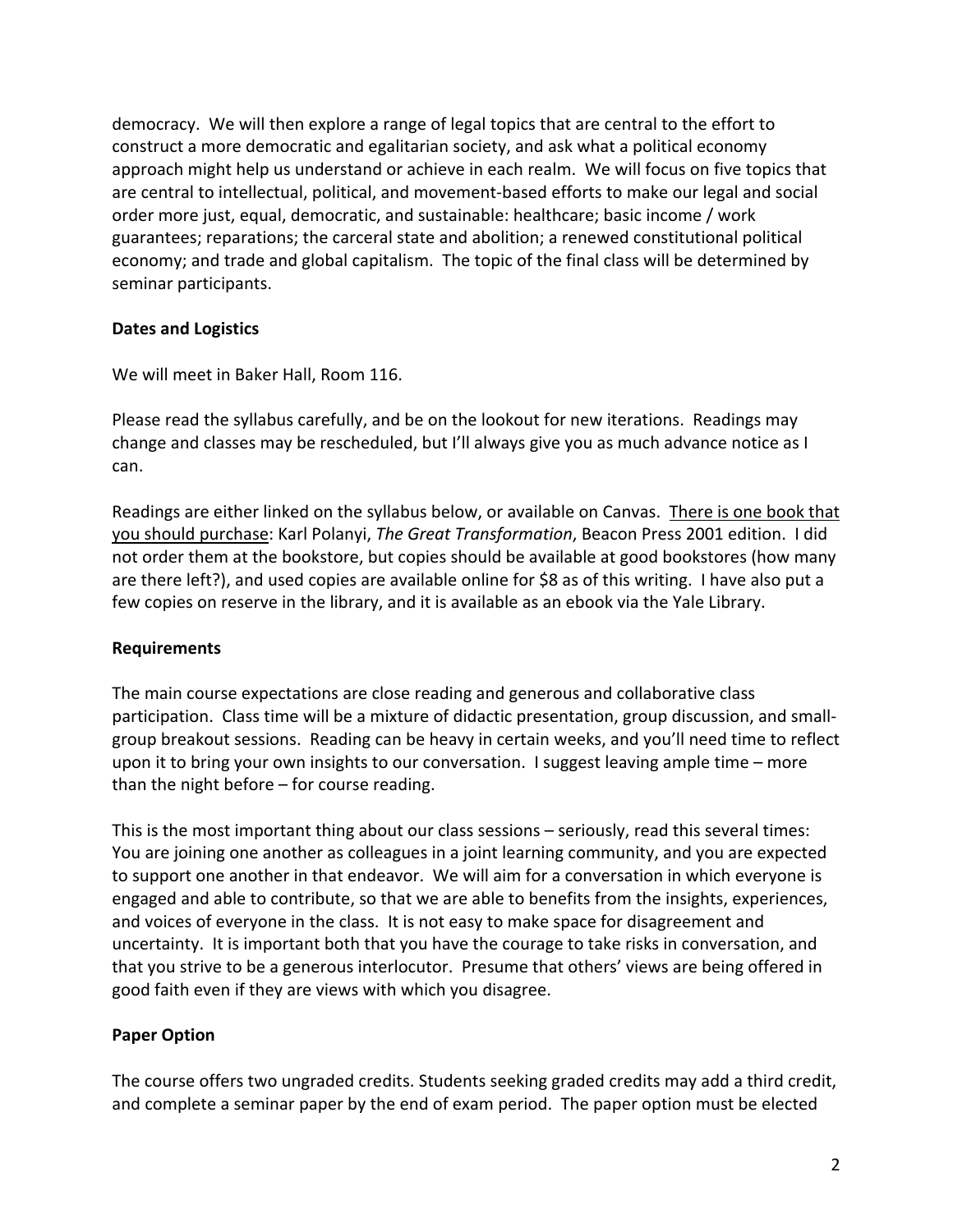by Sept. 11 and you must file the appropriate form with the Registrar. Papers should be between 25 and 40 pages, double spaced. They are due on the last day of exam period.

You may propose your own paper topic, or write a paper that offers a "law and political economy" take on a particular market/industry/institution, or a particular legal case. (I can describe more about what this might mean in office hours.) If you're interested in writing a paper, come talk to me in the early weeks in office hours about the potential topic.

# **Laptop Policy**

Some students need laptops in the classroom, and others find them an impediment to their learning. If you are in one of these categories, please send me an email by Sept. 3 describing your needs. (I will keep them confidential, and please be frank – I will of course not hold any of this against you.) Since we are a small class, I will establish a laptop policy after I know a little more about everyone's needs.

# **Accessibility and Accommodations**

If I can help in any way make this course more productive or accessible for you, please do not hesitate to reach out, via email or by coming to office hours.

Students with documented disabilities should contact the Yale University Resource Office on Disabilities by email to rod@yale.edu, or by telephone at 203.432.2324, to request accommodation for examinations or other course-related needs. The Resource Office on Disabilities will work directly with the Registrar's Office on accommodations.

# **Office Hours and Contact**

Office: Room L25 Assistant: Rosanna Gonsiewski <rosanna.gonsiewski@yale.edu> Email: <amy.kapczynski@yale.edu> Office hours: 3pm – 5pm on Tuesdays (please sign up in advance online)

## **Readings**

## **1. Theoretical Foundations: Market Society and the Embedded Economy (Aug. 28)**

*This week's readings introduce us to some foundational accounts of how the market relates to society, and to the problems that follow from theories that too rigidly separate the "economy" from the realm of politics. Polanyi's work is experiencing a revival in many places, primarily because of theorization of the distinctive nature of what he calls "market*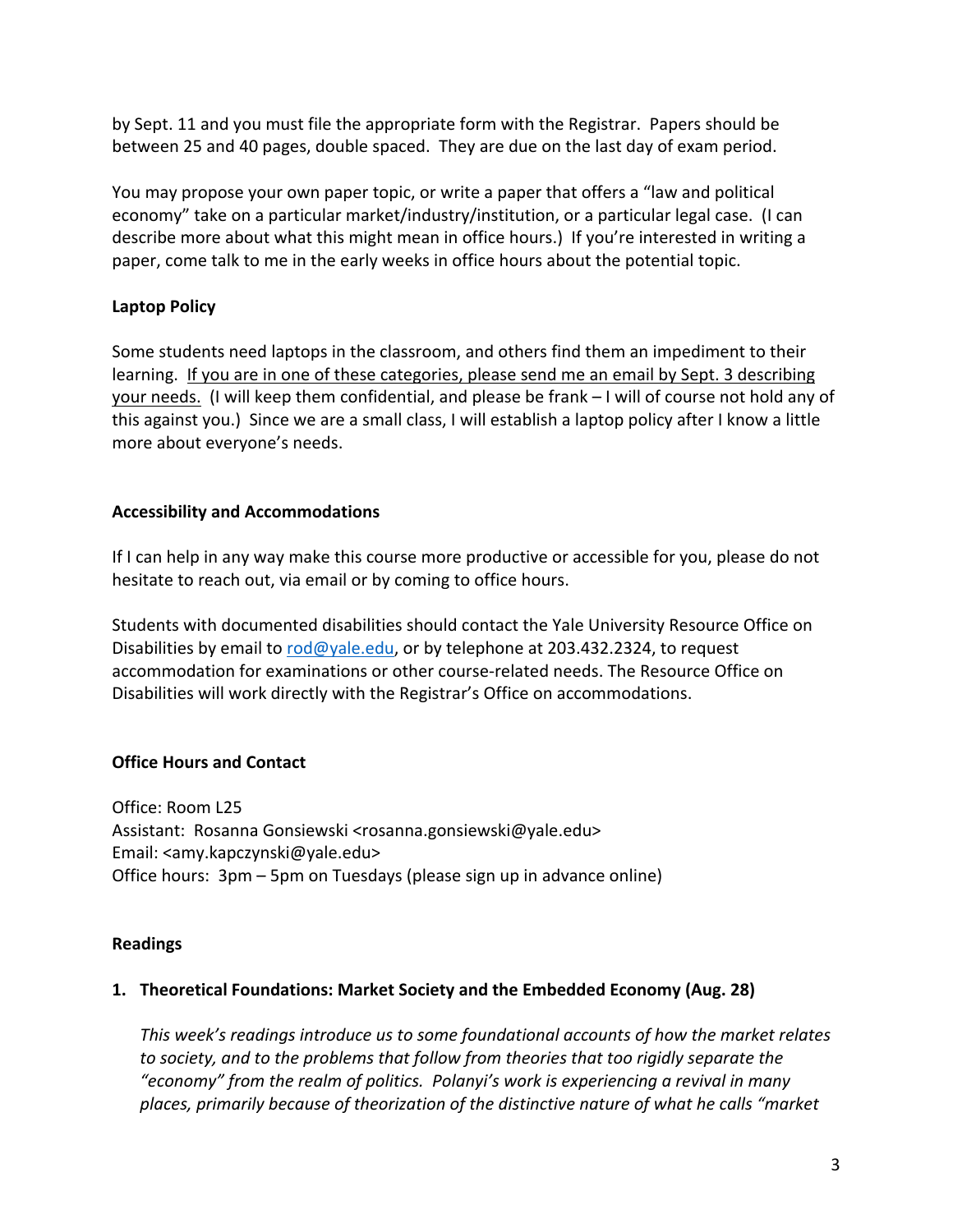*society" and what Wood would call "capitalism." As you read, consider: what does Polanyi mean by the "embedding" of the market in society? What is fictitious about his "fictitious commodities"? What is the "double movement," in his account, and can it be surpassed? What is Wood's critique of conventional economic history, and of Polanyi's account? How does she define "capitalism"? What role does law play in her account? Is law an epiphenomenon for these thinkers? What does Robinson mean by "Western Civilization" and how does it affect capitalism, in his view? How does Robinson's view of the society in which capitalism is embedded compare with Polanyi's? Why, in his analysis, is racism central to capitalism?* 

Karl Polanyi, The Great Transformation, Beacon Press 2001 edition, read pp. 3-5, 35-58, 71- 80, 116-35, 141-57, 171-74, 257-68 (please purchase this book)

Ellen Wood, The Origins of Capitalism- A Longer View (1999) pp. 11-33, 166-81 ("The Commercialization Model and Its Legacies" and "Capitalism and the Nation State")

Cedric Robinson, Black Marxism (1983), Introduction and pp. 13-28

#### Recommended:

Fred Block, Polanyi's Double Movement and the Reconstruction of Critical Theory, Rev. IEPE, 2008

Wolfgang Streeck, The Crises of Democratic Capitalism, New Left Review, Sept-Oct 2011 (esp. pp. 10-29).

## **2. Law, Markets and Power: The Realist Revolution (Sept. 4)**

*This week, we will use the work of legal realists to map the role of law in constituting markets. Legal realism was a powerful intellectual movement that developed to contest the tenets of "laissez faire" in law and intellectual life. Singer describes this backdrop well, as well as the two critical moves that realists made. What are these moves? Are you persuaded by the realist critique of the public/private divide, and of formalism? It is common to hear that "we are all legal realists now." Singer both affirms and contests that – how? Finally, the realists did not much discuss questions of race (and far less, questions of gender.) But their ideas arguably had significant implications for the legal doctrines that helped construct and maintain white supremacy. Hale (who did write some about race) also contributed to a brief in* Shelley v. Kraemer. *How does (or doesn't) the* Shelley *opinion embody Hale's ideas? What can it tell us about the implications of the realist attack on the public/private distinction for matters of equality, and for matters of democracy?* Shelley *is a kind of phantom limb in constitutional law – its radical implications were quickly cut off by*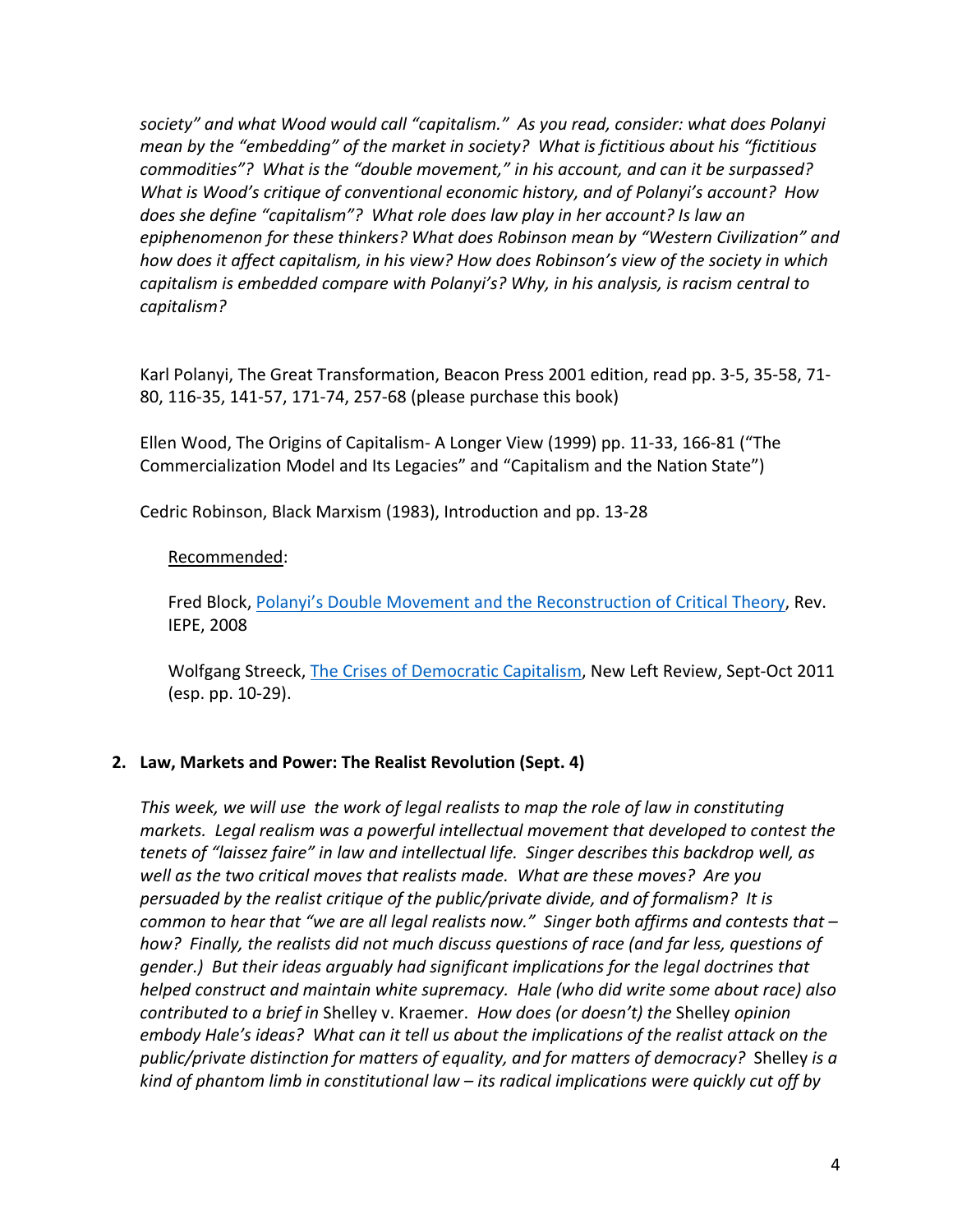*the Court. What were the alternatives, and what can they teach us about what a law and political economy approach of the constitution might require or enable?*

Joseph Singer, Legal Realism Now, 76 Cal. L. Rev. 465 (1988), pp. 475-503, 516-17, 528-32

Robert Hale, Coercion and Distribution in a Supposedly Non-Coercive State, 38 Pol. Sci. Q. 470 (1923).

Felix Cohen, Transcendental Nonsense and the Functional Approach, 35 Colum. L. Rev. 809 (1935)

Shelley v. Kraemer, 334 U.S. 1 (1948)

# **3. Neoliberalism and the Twentieth Century Synthesis (Sept. 11)**

*Legal realist insights have become both intrinsic to mainstream thinking about law in the US, and in certain aspects have been rejected. In this week's readings, we will consider what remains of legal realism, and why. We will trace the rise of neoliberalism in law (in part, but not only, exemplified by the rise of law and economics), generating what co-authors and I have called a new "Twentieth Century Synthesis." How well does our account describe the conventional wisdom that has structured what you have been taught in law school? What seems reasonable in policy debates, and what happens in courts, agencies, and government more broadly? What can we learn from the history of neoliberalism for thinking about how certain questions become out of bounds/in bounds ("on the wall"/"off the wall" in Jack Balkin's terminology)? What is "neoliberalism" and how has it worked its way into legal discourse? What would it mean to challenge it today in law? How far can we go by simply resurrecting the insights of the legal realists, and how much more than that is needed?*

Steven Teles, Rise of the Conservative Legal Movement, pp. 90-118

Powell Memo, "Attack on the American Free Enterprise System" (Canvas)

David Grewal, Jed Purdy, Amy Kapczynski and Sabeel Rahman, Against the Twentieth Century Synthesis: Theorizing Law and Political Economy in the Era of Neoliberalism (forthcoming Yale Law Journal, 2020) (draft – not for circulation)

David Singh Grewal and Jedediah Purdy, Law and Neoliberalism, in Law and Contemporary Problems, 2014

Recommended: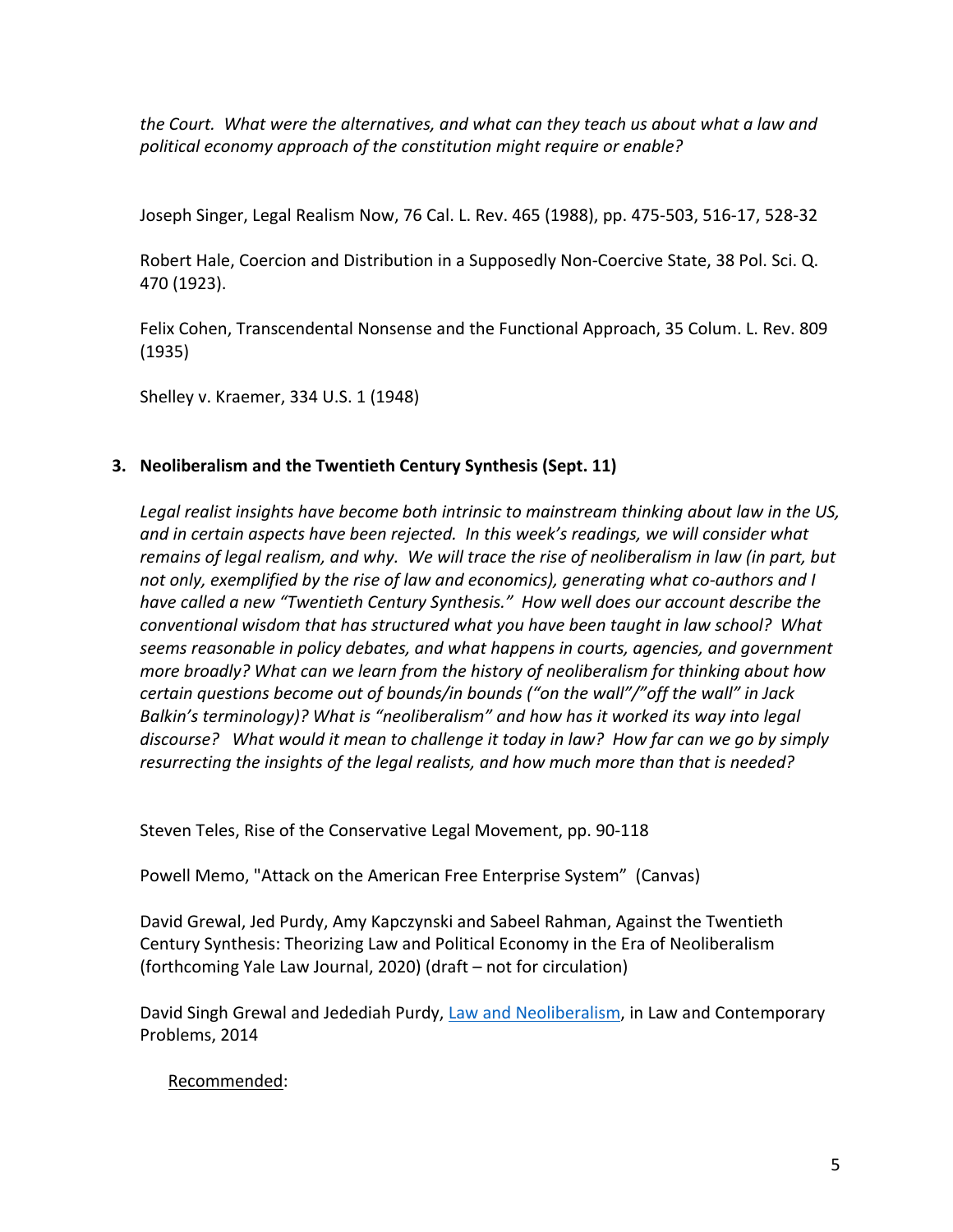If the concept of neoliberalism is unfamiliar, you may want to read Wendy Brown, "Neoliberalism and the End of Liberal Democracy," in Edgework: Critical Essays on Knowledge and Politics (2005)

You might also find others of the pieces in the Law and Contemporary Problems volume on Law and Neoliberalism useful: http://scholarship.law.duke.edu/lcp/vol77/iss4/

Simon Deakin, David Gindis, Geoffrey M. Hodgson, Kainan Huang and Katharina Pistor, Legal institutionalism: Capitalism and the constitutive role of law, J. Comparative Economics, 2017

#### 4. **The Politics of Market Supremacy I: Wealth Maximization and Theories of Value (Sept. 18)**

*You will all have encountered the concept of "efficiency" in law school before. But you may not have had the chance to investigate deeply what is meant by the term. What is an "efficient" state of affairs in law and economics? How is "wealth maximization" defined? Posner's early work deeply shaped the field, and we will use his account to understand why many felt that law and economics could not only help rationalize legal decisionmaking, but was normatively desirable as well. Posner and other L&E practitioners identify strongly with the realists (though they think they've moved beyond them). How does economic analysis relate to realism? In what ways does it rely on the realist moves? Singer proposes that L&E is a new version of formalism: how could this be so? Posner's arguments for wealth maximization as a moral proposition were, it is fair to say, decimated by the kinds of critiques offered in Dworkin, and Hausman and McPherson. Liscow's work is a formalization and extension of the insight that others have had before, that the definition of efficiency is inherently biased. How is efficiency biased toward those with more purchasing power? What are the other normative problems with efficiency elucidated by the readings? If efficiency is biased, does it at least get us "closer" to a more objective or neutral science of law?* 

Richard Posner, The Economics of Justice 60-73, 87-96 (1983)

Daniel M. Hausman & Michael S. McPherson, Economic Analysis, Moral Philosophy, and Public Policy 12-23, 64-67, 135-140, 145-47, 55 (2d ed. 2006)

Ronald Dworkin, Is Wealth a Value? Change in the Common Law: Legal and Economic Perspectives, 9 J. Legal Stud. 191, 194-209 (1980)

Zachary Liscow, Is Efficiency Biased?, U. Chi. L. Rev., read 1649-58 (introduction)

## Recommended

Elizabeth Anderson, Value in Ethics and Economics (1995)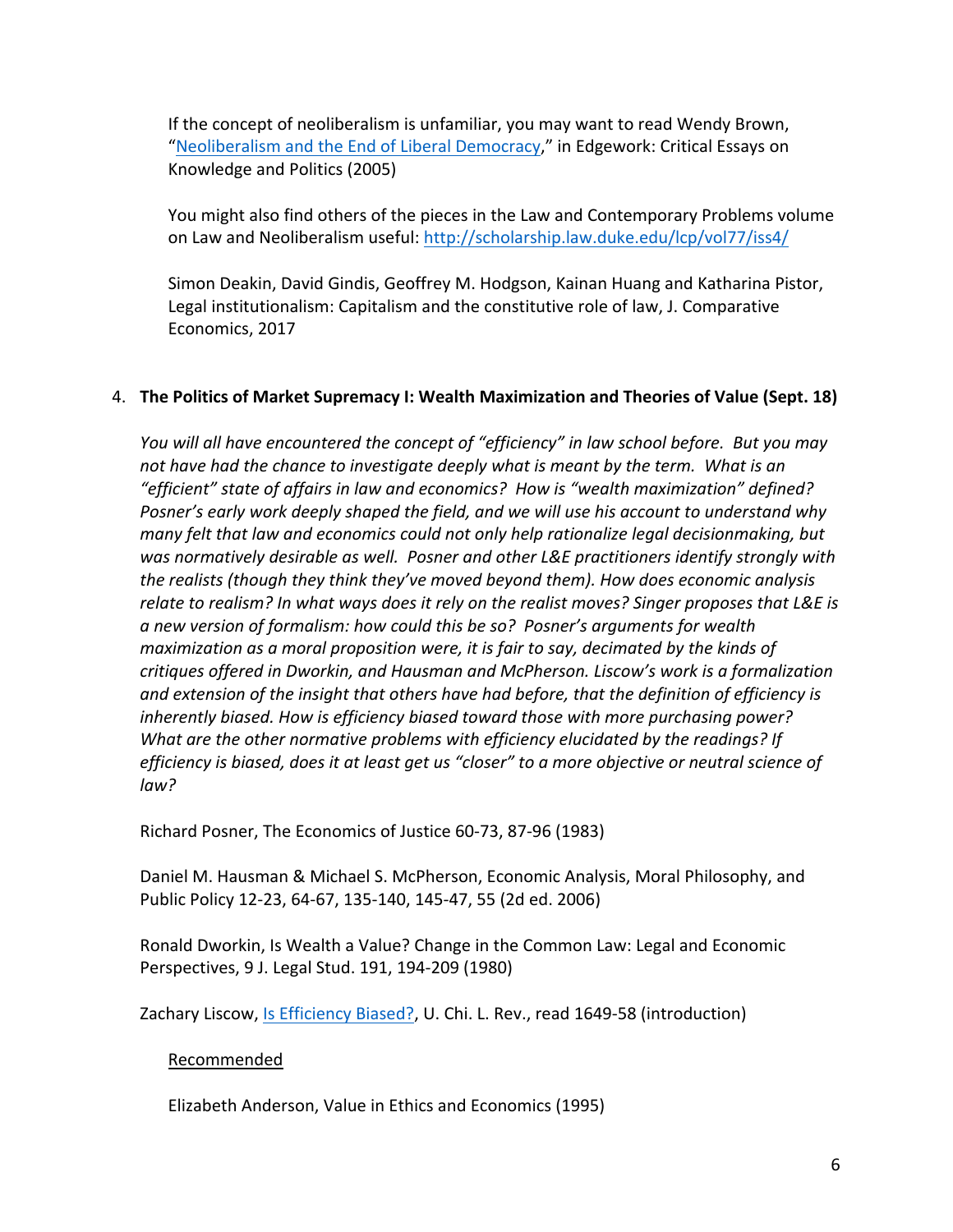# 5. **The Politics of Market Supremacy II: The Separation of Efficiency and Distribution, and Cost-Benefit Analysis (Sept. 25)**

*Law and economics insists that efficiency should be maximized and questions of distribution deferred to elsewhere in the political process (typically, to legislative decisions about taxation). This week, we will read the most influential exposition of this view, from Shavell and Kaplow. Why do they argue efficiency should be maximized first, and are you persuaded? Their view has been widely criticized, and we will read one recent critique. What is Liscow doing with the concepts of "distribution" and "redistribution," and does his way of arguing for the efficiency of redistribution convince you? Cost-benefit analysis is a means of deploying Kaldor-Hicks wealth maximization techniques to justify or undermine the case for legal rules and regulations. Since the Reagan Administration, federal agencies have been required to adopt regulations only after determining that their benefits justify their costs. What is the appeal of cost-benefit analysis? After reading the Kysar chapters and the Stop-Prison Rape Act "Regulatory Impact Assessment," do you think it achieves those ideals? If it is instead a way of conducting a conversation (rather than a precise calculation), what issues does it frame and highlight, and which does it deemphasize or neglect? Is it a useful framing device for policymakers, and why? Does an economic perspective on the law represent a rejection of law's intrinsic or constitutive norms, or of the practice or values of democratic politics? What role does the concept of "neutrality" play in economic analysis and cost/benefit in particular? Notice that this neutrality is not that of a judge, but any decisionmaker: how does this relate to the value of democracy? How does it relate to legal ideology?*

Louis Shavell and Steven Kaplow, Why the Legal System is Less Efficient Than the Income Tax in Redistributing Income, J. Legal Studies (1994), read pp. 667-69, 674-77

Zachary Liscow, Reducing Inequality on the Cheap: When Legal Rules Design Should Incorporate Equity as Well as Efficiency, 123 Yale L. J. 2479 (2014), read pp. 2480-2490

Doug Kysar, Regulating From Nowhere: Environmental Law and the Search for Objectivity (2010), read Introduction and Chapter 3

Department of Justice, Prison Rape Elimination Act: Regulatory Impact Assessment (May 17, 2012), read pp. 1-8, 39-42

## **6. Beyond The Twentieth Century Synthesis: New Left Imaginaries and Non-Reformist Reforms (Oct. 2)**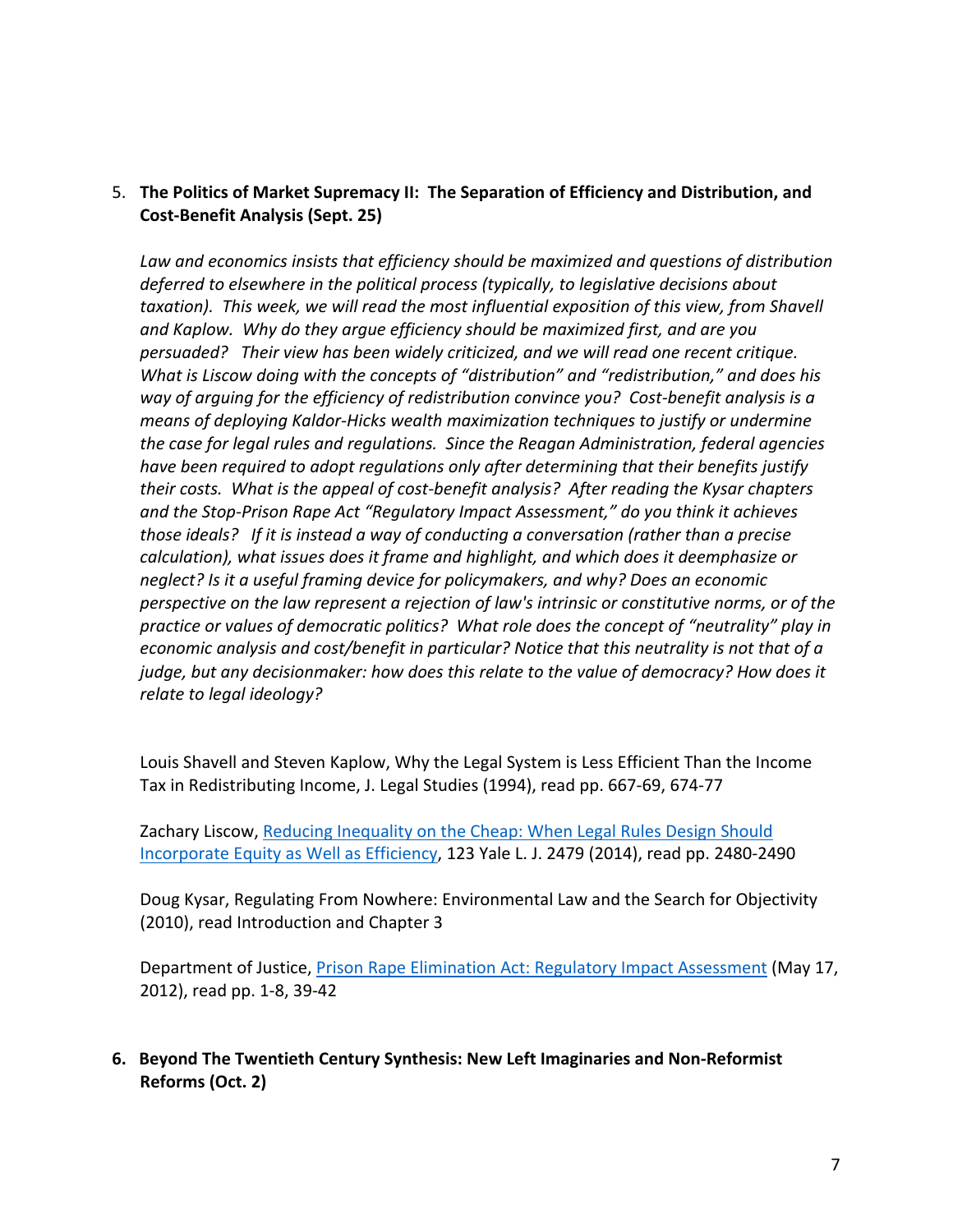*This week, we will move from critique to reconstruction. Many of the political economy critiques we have been reading draw on the work of Karl Marx. But political developments did not follow the trajectory that Marx suggested. We will read two important post-Marxists, who each offer accounts of how to think about the limits of the Marxian account, and about transitions to more post-neoliberal or post-capitalist (or democratic) governance of economic relations. Gorz is best-known for his account of "non-reformist reforms." What is a non-reformist reform, and how does expanding our conception of class or the privileged political agent of change challenge or complicate his account? Wright offers both an account of "socialism" as a modality of economic governance, and a theory of political transitions. How does he define "socialism" and why does he think it is desirable? How – short of revolution, which Wright considers unlikely (and/or unlikely to end well), might we progress toward a more egalitarian democracy, including a democracy of the economy? Do Gorz/Wright provide a helpful framework? How do they differ? Gorz is more focused on coming up with a coherent strategy and Wright with experimentation. What are the advantages of each approach? Are they incompatible? What institutional structures does Gorz assume that make envisioning a unified strategy more plausible? How can we draw from each of them in our present institutional formation? What does Akbar's account add to those of Gorz and Wright? Is she right that work with movements is essential to the development of a consequential new left imaginary? What can we learn about that imaginary from her work, and the Black Lives Matter platform? Are there aspects of the BLM platform that you think are / are not "non-reformist reforms"? How should lawyers think about their role, in Akbar's account? Does this map onto Gorz/Wright? How do you think about your role as a lawyer?*

Andre Gorz, Strategy for Labor (Martin A Nicolaus & Victoria Ortiz, trans. 1967), read pp. 3- 12.

Erik Olin Wright, Envisioning Real Utopias (2010), read pp. 10-29; 89-107; 110-49; 366-73

Amna Akbar, Toward a Radical Imagination of Law, NYU Law Review (2018), read pp. 406- 415, 464-79

Platform, The Movement for Black Lives

The Tensions in Democracy: Interview with Astra Taylor, LPEBlog, July 9, 2019

## **7. The Political Economy of the Welfare State I: Social Reproduction and Healthcare (Oct. 9)**

*In this section of the course, we will consider the implications of a law and political economy approach for distinct issues of law and policy. We will focus our attention on five that are central to the effort to construct a more democratic and egalitarian society, and ask what a political economy approach might help us understand or achieve in each realm.*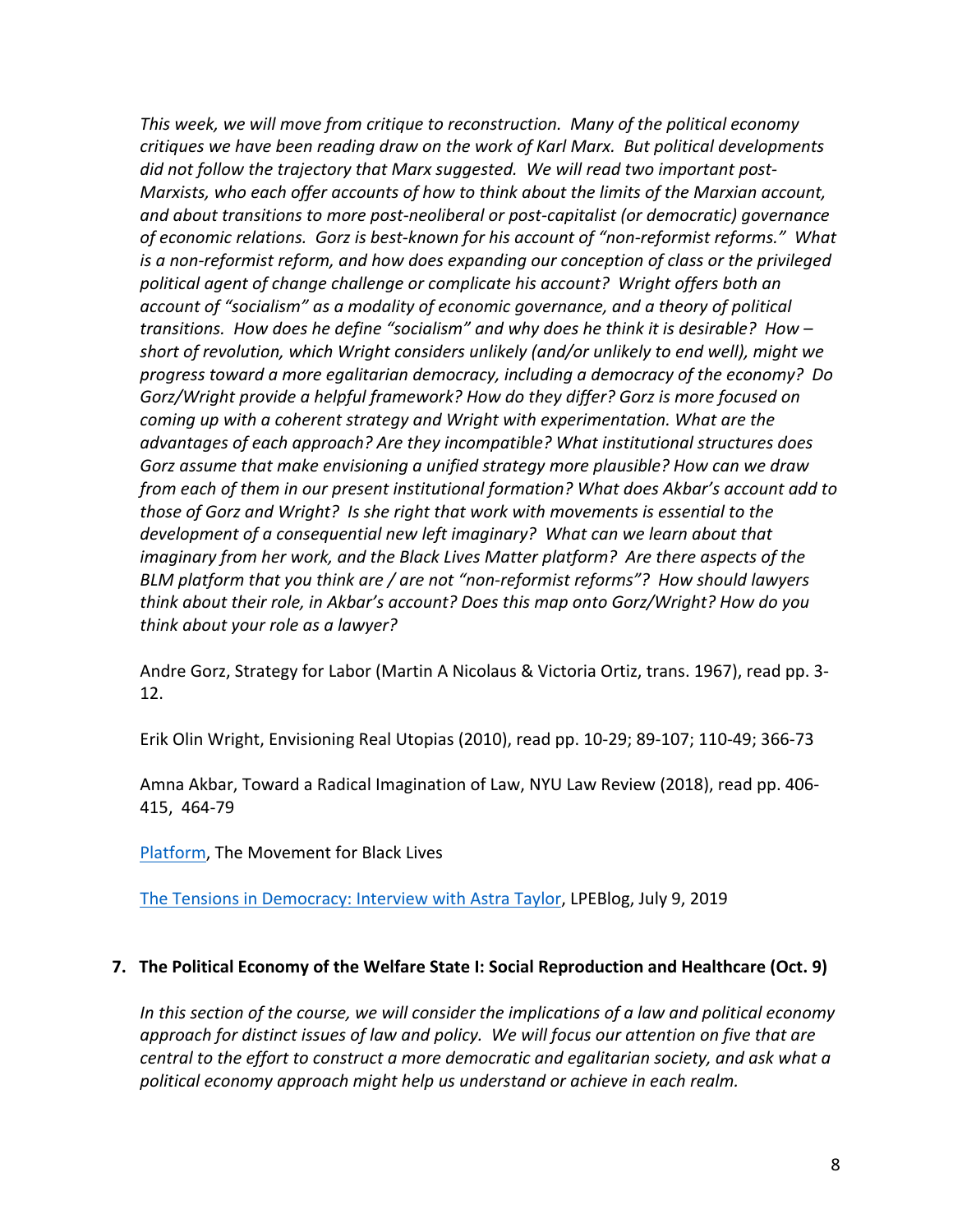*We first consider the topic of long-term care and healthcare more broadly. First, we will read some important work that makes the (feminist) point that "social reproduction" is neither accounted for, nor adequately supported, in market society. What does Federici*  have to teach us about the exclusions of conventional accounts (including those in Marx) *about where the market is, what work is, and the divide between production and reproduction? Does Fraser's work capture something that you have seen in your own life or the work/family divides in your social or family circles? Finally, read the Hoffman and Pasquale and consider: are these examples of LPE approaches? (Why / why not?) What can we learn from Hoffman's work about political economy of long-term care? What might we learn from Hoffman and Pasquale about the political economy of healthcare reform? Can we go beyond their accounts to envision how care could be at the center rather than the margin of society? What sort of reforms would be required to make it easier to care for ourselves and each other in everyday life? How might Federici's global vision of the role of women in reproduction be incorporated into a vision of social reform focused on care?*

Sylvia Federici, The Reproduction Of Labor Power In The Global Economy and The Unfinished Feminist Revolution (excerpts, Canvas)

Nancy Fraser, Contradictions of Capital and Care New Left Review (Dec. 2016)

Allison Hoffman, Reimagining the Risk of Long-Term Care, Yale Journal of Health Law, Policy, and Ethics (2016), read pp. 239-47, 303-09

Frank Pasquale, Rebuilding Health Care Policy from the Ground Up, Balkinization, Nov. 12, 2016

Allison Hoffman, Medicare for All as a Democratic Movement, LPEBLog, July 22, 2019

## **8. The Political Economy of Work (Oct. 16)**

*Last week we talked about which sort of labor is valued and how to structure society to make caring labor more sustainable/valued, which has benefits both for those tasked with caring and for those who need care. This week we focus less on how law structures care* per se *and more on how it structures work, caring or otherwise. As the Gorz reading nicely summarizes, the notion that workers should control the conditions of work and of society more generally has long been at the core of leftist projects. As Andrias discusses, a big reason for the decline of leftist politics in the US has been the evisceration of the labor movement. What role did law play in this project, according to Andrias? How does she envision law contributing to a reinvigorated labor movement? How might the sectorial/social bargaining approach of Andrias be understood as a non-reformist reform? How might it be understood as merely a reform? How does it fit with the politics of care we discussed in the last class? The remainder of the readings deal with the question of how the federal government might set a floor on labor conditions. Frase and Ackerman outline the*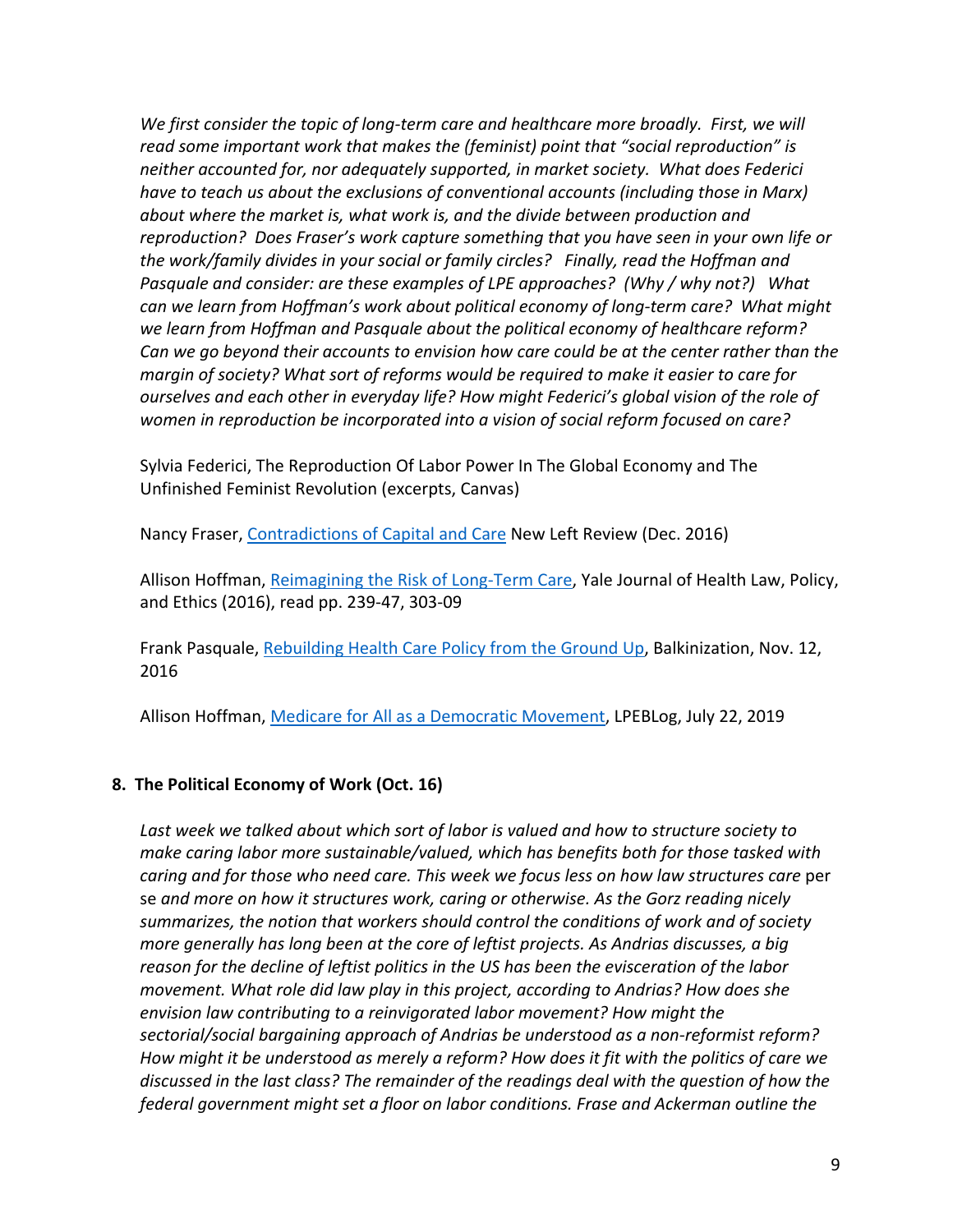*basic leftist cases for a universal basic income (UBI) versus a job guarantee (JG). How does each think about how their preferred policy would affect labor power? The control over one's time? The ability to care for each other? Aja and coauthors come to this discussion with a racial lens: what do they say in favor of a job guarantee? What might be said in favor of a UBI? Are these policies inconsistent with each other? In answering that question consider Tcherneva's intervention: does a UBI actually undermine collective control over the conditions of work and the purpose of work?*

Kate Andrias, The New Labor Law, 126 Yale L.J. 2 (2016), read pp. 13-36, 70-81.

Peter Frase, The Politics of Getting a Life, Jacobin (2011).

Seth Ackerman, The Work of Anti-Work: A Response to Peter Frase, Jacobin (2011).

Alan Aja, Daniel Bustillo, William Darity, Jr., & Darrick Hamilton, From a Tangle of Pathology to a Race-Fair America, Dissent (2014)

Pavlina Tcherneva, The Job Guarantee: Delivering on the Benefit that Basic Income only Promises—A Reply to Guy Standing, 7 Basic Income Stud. 66 (2013), read pp. 69-74

#### **9. The Political Economy of Property: Race, Nation, and Reparations (Oct. 23)**

In week one, we read an introduction to the idea of racial capitalism. In this class we will *ask: can race itself be thought of as a species of property, and is property as we know it racialized? If so, how should that matter for law, as well as for scholarship on law and political economy? Start by reviewing the Cedric Robinson to bring back to mind our earlier discussion of the relationship between race and capitalism. Then read the Harris, a classic of critical race scholarship. Next, read the two newer attempts to rethink property law as a project of racial capitalism. What do these accounts teach us about the relationship between property and race in U.S. history? How do conventional ways of thinking about property obscure the relationship between property and race? How do Harris and Franke imagine that we might redeem a more egalitarian political economy (and how might Park's account suggest that we do the same)? Are their visions compelling? Are they an example of "non-reformist reforms" and why? Do they invite "inefficiency" and if so, is this a problem or a virtue? Could reparations be sufficient to undermine the legacy of slavery and racism, or do they risk creating a false sense that we have "wiped our hands" of racism without actually undermining the mechanisms that reproduce it? If so, what else would be required to undermine those mechanisms?*

Review Cedric Robinson, Black Marxism – Introduction and pp. 13-28

Cheryl Harris, Whiteness as Property, 106 Harvard Law Review 1707 (1993) – read pp. 1707 – 1745, 1757-61, 1766-81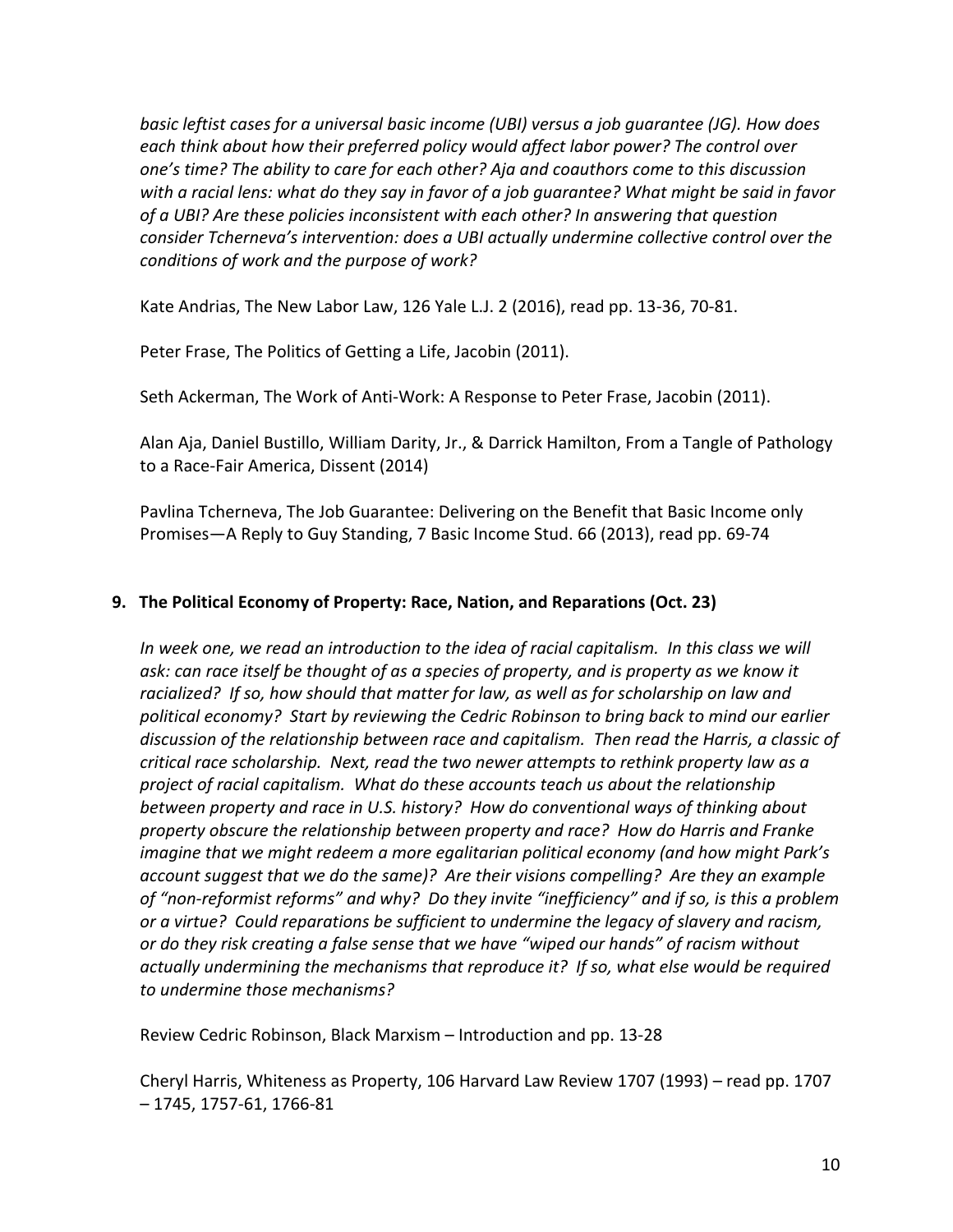K-Sue Park, Money, Mortgages, and the Conquest of America, Law and Social Inquiry (2016), read pp. 1007-1014

Katherine Franke, Making Good on the Broken Promise of Reparations, New York Review of Books, Mar. 18, 2019.

## **[IMPORTANT NOTE: class will be 12:10 – 2pm on Tues., Oct. 29 – no class on Weds. Oct 30]**

#### **10. The Carceral State and Abolition Democracy (Tues. Oct. 29)**

*In this class, we will explore the political economy of the carceral state. The "economy" is normally cordoned off from the criminal law and the carceral state. Today's readings allow us to ask: do prisons have a political economy? Is the carceral state important to the construction of contemporary capitalism? Gilmore's work has been influential both for her account of the drivers of California's high levels of incarceration, for her definition of "racism". We'll talk about both, so consider their implications and whether you are persuaded by her analysis. Next, we will explore what present-day prison abolitionism might have to say to – and learn from – scholarship on law and political economy. What is "abolition democracy"? Does abolition democracy address the political economy of racism? How does abolition democracy fit in with the projects of structural reform of "the economy" (as traditionally understood) we have been discussing?*

Ruth Wilson Gilmore, Golden Gulag: Prisons, Surplus, Crisis, and Opposition in Globalizing California, 2007. If you have a hard copy, the reading is pp. 5-29, 52-127 (SKIM this section, there's a lot here – just try to understand what she means by the surpluses of land, labor, money, and state capacity), 241-48. If you access via proxy server (at http://site.ebrary.com/lib/yale/detail.action?docID=10779285) the pages are different for some inexplicable reason. The assigned pages correspond to:

> Introduction Subchapter "Transition" (within chapter two — "The California Political Economy") to the entirety of chapter 3 ("The Prison Fix"). [this is the section to skim, as above] Chapter 6 ("What Is to Be Done?")

Allegra McLeod, Envisioning Abolition Democracy, Harv. L. Rev. (2018)

#### Recommended

Juno Mac & Molly Smith, Sex is Not the Problem With Sex Work, Boston Review, Oct. 2018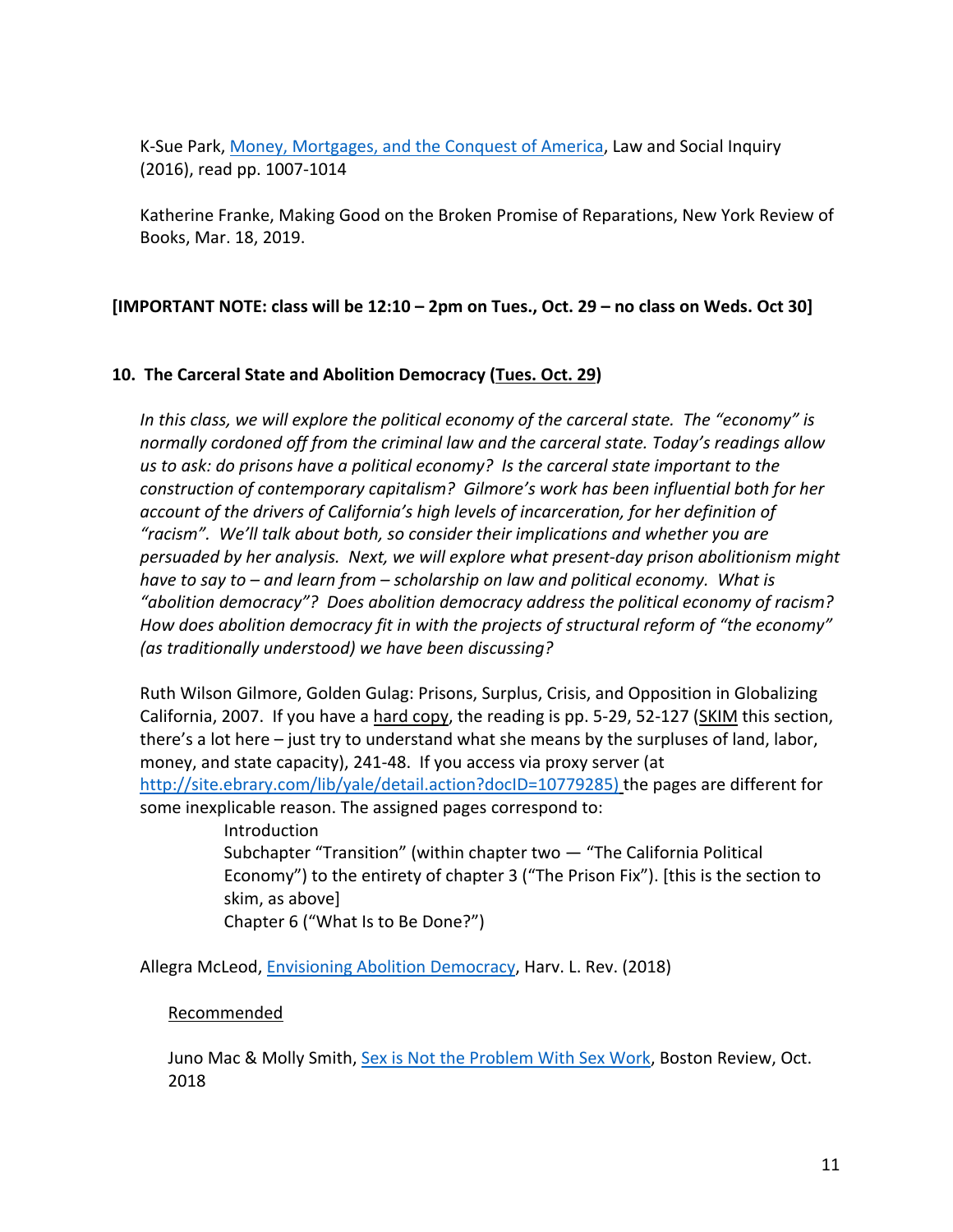Walter Johnson, Ferguson's Fortune 500 Company, The Atlantic, Apr. 26, 2015

Loïc Wacquant, "Class, Race & Hyperincarceration in Revanchist America," Daedalus Summer 2010 (Canvas)

Loïc Wacquant, "Crafting the Neoliberal State- Workfare, Prisonfare, and Social Insecurity," Sociological Forum, June 2010 (excerpts, Canvas)

For a good summary of Wacquant's thought, see Loïc Wacquant, The Punitive Regulation of Poverty in the Neoliberal Age, Criminal Justice Matters, Sept. 2012

## **11. Constitutional Political Economy (Nov. 6)**

*Constitutional law is implicated in all of the legal questions we have discussed so far. This week we focus more directly on what political economy analysis might demand of a democratized constitutional law. The "Twentieth Century Synthesis" was defined by an embrace of neoliberal ideas about markets, states, and subjects in many domains of constitutional doctrine. What form of constitutionalism would correspond to the emerging political economy critique? What do Rahman and Purdy see as the benefits of a reshaped left constitutionalism, and what do they see as its key aspects? Rana suggests that we reject the constitutional "veneration" that emerged in the post-WWI era. What does his historical account of that veneration, and leftist struggles in earlier eras have to teach us about the nature of a constitutionalism to which we aspire?* 

K. Sabeel Rahman, Domination, Democracy, and Constitutional Political Economy in the New Gilded Age, 94 TEX. L. REV. 1329 (2016).

Jedediah Purdy, The Left's Guide to Reclaiming the Constitution, NY Times, Sept. 10, 2018

Aziz Rana, The Creedal Constitution (forthcoming 2020) read Introduction

Aziz Rana, Comment for LPE Conference, Jan. 2019

Recommended:

Jedediah Purdy, Beyond the Bosses' Constitution: The First Amendment and Class Entrenchment, Columbia Law Review (2018)

Amy Kapczynski, The Lochnerized First Amendment and the FDA: Toward a More Democratic Political Economy, Columbia Law Review Forum (2018)

## **12. The Legal Foundations of Global Capitalism (Nov. 13)**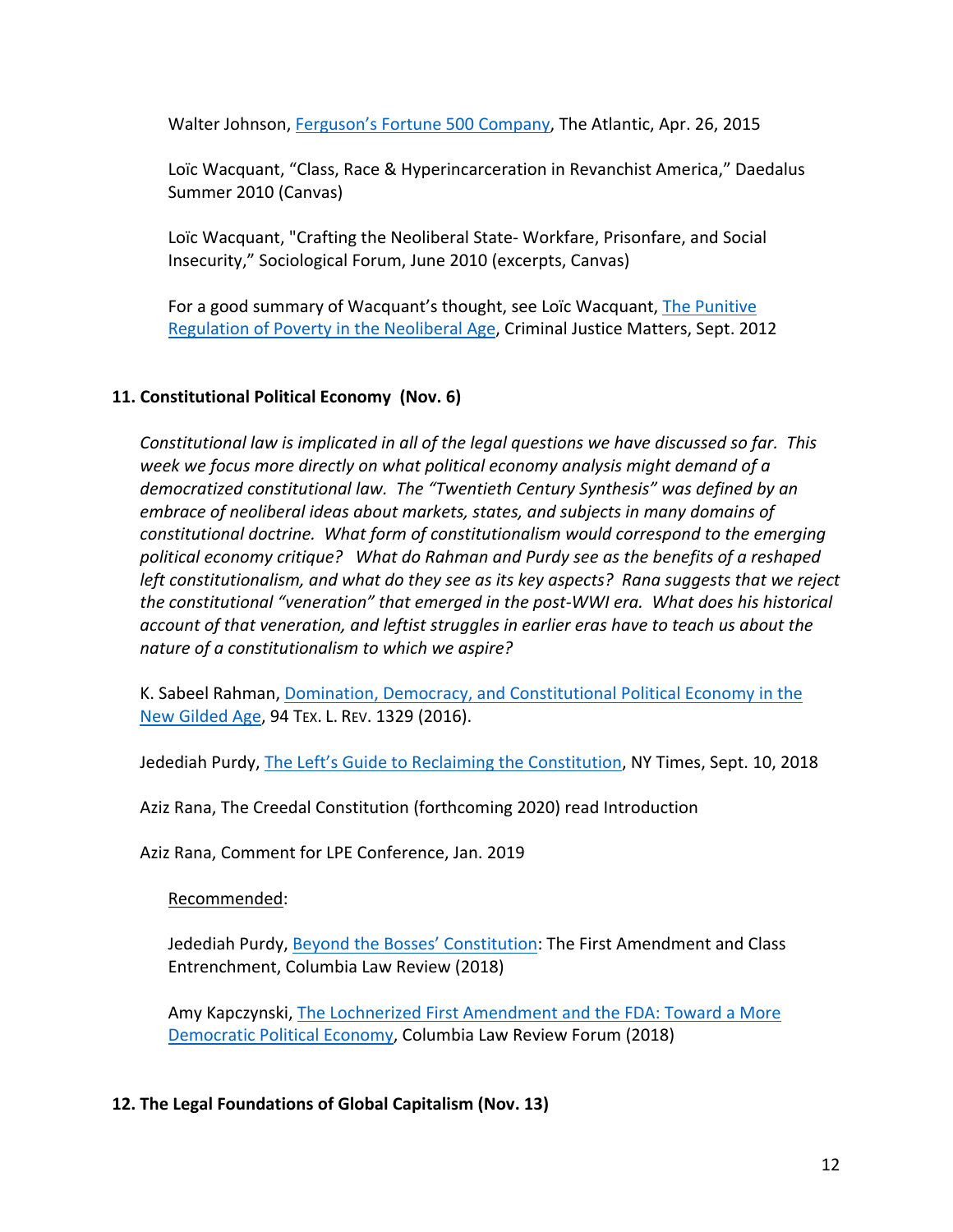*Capitalism is fundamentally globalized today. This week we will consider how law structures this global order. International law is fragmented, with regimes of humanitarian law, human rights law, and trade law all governed in different ways. Our focus will be on the construction of trade and investment law, with a view to its position in international law generally. Trade law enjoys more robust enforcement mechanisms, and far more consequential rights than other regimes. How does this fact – and the particular features of what is regulated through the trade regime – reflect the "encasement" of democracy, in Slobodian's terms? International law has often been criticized by nationalist conservatives, and defended by liberal cosmopolitans. What position should law and political economy scholars take in this debate? Does LPE analysis suggest that we need a different form of international law, and if so, what kind?* 

David Singh Grewal, "Three Theses on the Current Crisis of International Law" (draft, forthcoming, *Indiana Journal of Global Legal Studies*), https://digitalcommons.law.yale.edu/cgi/viewcontent.cgi?article=6295&context=fss\_paper s

Greg Shaffer, Retooling Trade Agreements for Social Inclusion, 2019 Ill. L. Rev. 1

#### Recommended*:*

J.W. Mason, The Market Police, Boston Review, June 1, 2018

John Ruggie, "International Regimes, Transactions, and Change: Embedded Liberalism in the Postwar Economic Order," International Organization, pp. 379-415 (1982) [read pp. 385-404] at http://www.jstor.org/pss/2706527

Andrew Lang, "Reconstructing Embedded Liberalism," Journal of International Economic Law, 9(1): pp. 81-116 [read pp. 85-101] at http://jiel.oxfordjournals.org/content/9/1/81.full.pdf+html

#### **13. Concluding Class: The Green New Deal (Nov. 20)**

Kate Aronoff, Alyssa Battistoni, Daniel Aldana Cohen & Thea Riofrancos, A Planet to Win: Why We Need a Green New Deal, Chapter 2

2019 Proposed House Resolution "Recognizing the duty of the Federal Government to create a Green New Deal."

Rhiana Gunn-Wright & Robert Hockett, The Green New Deal, New Consensus Paper, Jan 2019